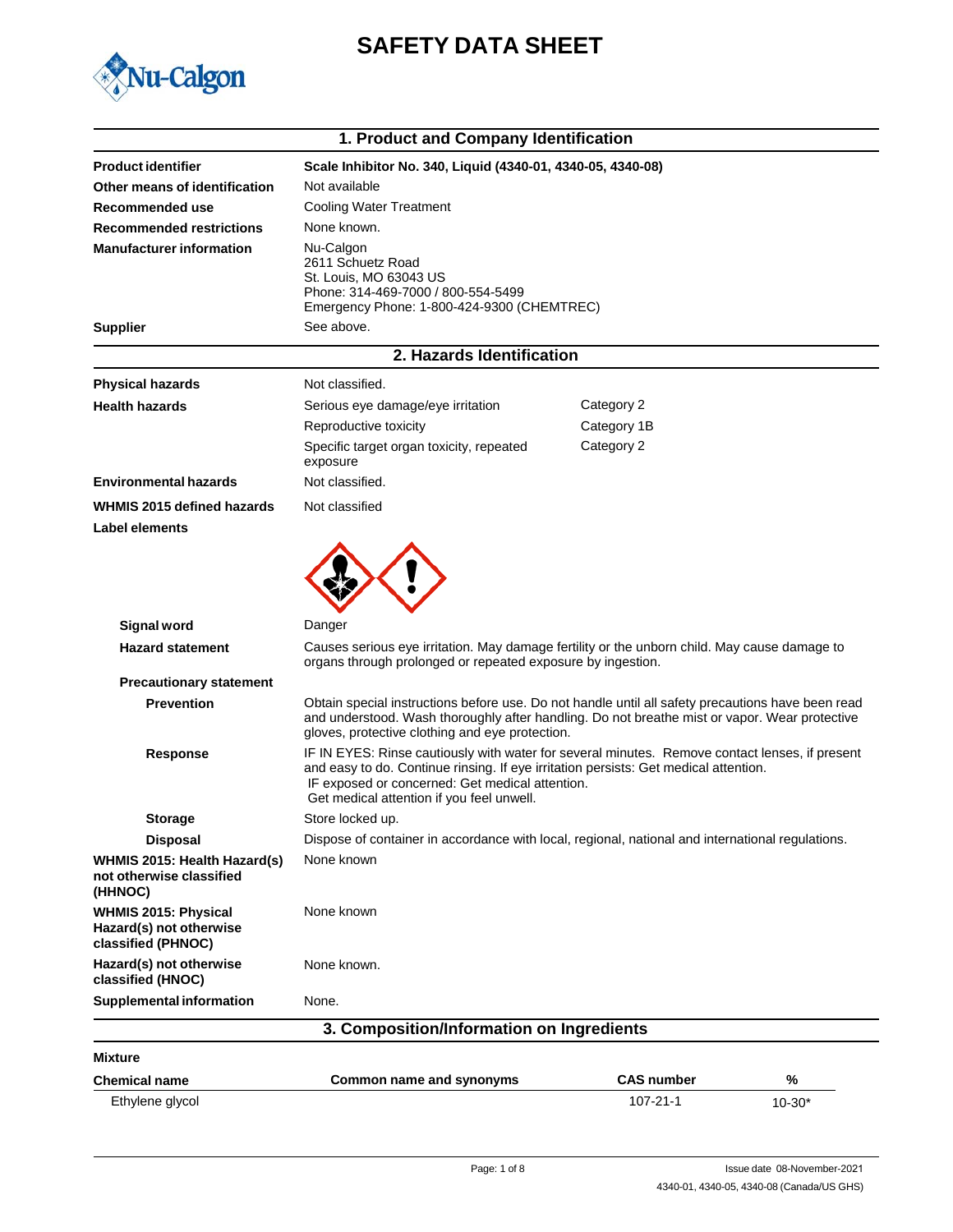| <b>Chemical name</b>                                                         | <b>Common name and synonyms</b>                                                                                                                                                                                                                                                                                                                                                                                                                                      | <b>CAS number</b> | %          |
|------------------------------------------------------------------------------|----------------------------------------------------------------------------------------------------------------------------------------------------------------------------------------------------------------------------------------------------------------------------------------------------------------------------------------------------------------------------------------------------------------------------------------------------------------------|-------------------|------------|
| Phosphonic<br>acid,[nitrilotris(methylene)]tris-,<br>pentasodium salt        |                                                                                                                                                                                                                                                                                                                                                                                                                                                                      | 2235-43-0         | $15 - 40*$ |
|                                                                              | All concentrations are in percent by weight unless ingredient is a gas. Gas concentrations are in percent by volume.                                                                                                                                                                                                                                                                                                                                                 |                   |            |
| <b>Composition comments</b>                                                  | US GHS: The exact percentage (concentration) of composition has been withheld as a trade<br>secret in accordance with paragraph (i) of §1910.1200.<br>*CANADA GHS: The exact percentage (concentration) of composition has been withheld as a<br>trade secret.                                                                                                                                                                                                       |                   |            |
|                                                                              | <b>4. First Aid Measures</b>                                                                                                                                                                                                                                                                                                                                                                                                                                         |                   |            |
| <b>Inhalation</b>                                                            | If symptoms develop move victim to fresh air. If symptoms persist, obtain medical attention.                                                                                                                                                                                                                                                                                                                                                                         |                   |            |
| <b>Skin contact</b>                                                          | Flush with cool water. Wash with soap and water. Obtain medical attention if irritation persists.                                                                                                                                                                                                                                                                                                                                                                    |                   |            |
| Eye contact                                                                  | IF IN EYES: Rinse cautiously with water for several minutes. Remove contact lenses, if present<br>and easy to do. Continue rinsing. If eye irritation persists: Get medical attention.                                                                                                                                                                                                                                                                               |                   |            |
| Ingestion                                                                    | Rinse mouth. Do not induce vomiting. If vomiting occurs naturally, have victim lean forward to<br>reduce risk of aspiration. Never give anything by mouth if victim is unconscious or is convulsing.<br>Obtain medical attention.                                                                                                                                                                                                                                    |                   |            |
| <b>Most important</b><br>symptoms/effects, acute and<br>delayed              | Severe eye irritation. Symptoms may include stinging, tearing, redness, swelling, and blurred<br>vision. Prolonged exposure may cause chronic effects.                                                                                                                                                                                                                                                                                                               |                   |            |
| Indication of immediate<br>medical attention and special<br>treatment needed | Provide general supportive measures and treat symptomatically. Symptoms may be delayed.                                                                                                                                                                                                                                                                                                                                                                              |                   |            |
| <b>General information</b>                                                   | IF exposed or concerned: Get medical advice/attention. If you feel unwell, seek medical advice<br>(show the label where possible). Ensure that medical personnel are aware of the material(s)<br>involved and take precautions to protect themselves. Show this safety data sheet to the doctor in<br>attendance. Avoid contact with eyes and skin. Keep out of reach of children.                                                                                   |                   |            |
|                                                                              | 5. Fire Fighting Measures                                                                                                                                                                                                                                                                                                                                                                                                                                            |                   |            |
| Suitable extinguishing media                                                 | Alcohol resistant foam. Powder, Carbon dioxide.                                                                                                                                                                                                                                                                                                                                                                                                                      |                   |            |
| Unsuitable extinguishing<br>media                                            | Do not use water jet as an extinguisher, as this will spread the fire.                                                                                                                                                                                                                                                                                                                                                                                               |                   |            |
| Specific hazards arising from<br>the chemical                                | During fire, gases hazardous to health may be formed.                                                                                                                                                                                                                                                                                                                                                                                                                |                   |            |
| Special protective equipment<br>and precautions for firefighters             | Self-contained breathing apparatus and full protective clothing must be worn in case of fire.                                                                                                                                                                                                                                                                                                                                                                        |                   |            |
| <b>Fire-fighting</b><br>equipment/instructions                               | Move containers from fire area if you can do so without risk.                                                                                                                                                                                                                                                                                                                                                                                                        |                   |            |
| <b>Specific methods</b>                                                      | Use standard firefighting procedures and consider the hazards of other involved materials.                                                                                                                                                                                                                                                                                                                                                                           |                   |            |
| <b>General fire hazards</b>                                                  | No unusual fire or explosion hazards noted.                                                                                                                                                                                                                                                                                                                                                                                                                          |                   |            |
| <b>Hazardous combustion</b><br>products                                      | May include and are not limited to: Oxides of carbon.                                                                                                                                                                                                                                                                                                                                                                                                                |                   |            |
|                                                                              | <b>6. Accidental Release Measures</b>                                                                                                                                                                                                                                                                                                                                                                                                                                |                   |            |
| Personal precautions,<br>protective equipment and<br>emergency procedures    | Keep unnecessary personnel away. Keep people away from and upwind of spill/leak. Wear<br>appropriate protective equipment and clothing during clean-up. Do not breathe mist or vapor. Do<br>not touch damaged containers or spilled material unless wearing appropriate protective clothing.<br>Ensure adequate ventilation. Local authorities should be advised if significant spillages cannot be<br>contained. For personal protection, see section 8 of the SDS. |                   |            |
| <b>Methods and materials for</b>                                             | Use water spray to reduce vapors or divert vapor cloud drift.                                                                                                                                                                                                                                                                                                                                                                                                        |                   |            |
| containment and cleaning up                                                  | Large Spills: Stop the flow of material, if this is without risk. Dike the spilled material, where this is<br>possible. Cover with plastic sheet to prevent spreading. Absorb in vermiculite, dry sand or earth<br>and place into containers. Following product recovery, flush area with water.                                                                                                                                                                     |                   |            |
|                                                                              | Small Spills: Wipe up with absorbent material (e.g. cloth, fleece). Clean surface thoroughly to<br>remove residual contamination.                                                                                                                                                                                                                                                                                                                                    |                   |            |
| <b>Environmental precautions</b>                                             | Never return spills to original containers for re-use. For waste disposal, see section 13 of the SDS.<br>Avoid discharge into drains, water courses or onto the ground. Do not discharge into lakes,<br>streams, ponds or public waters.                                                                                                                                                                                                                             |                   |            |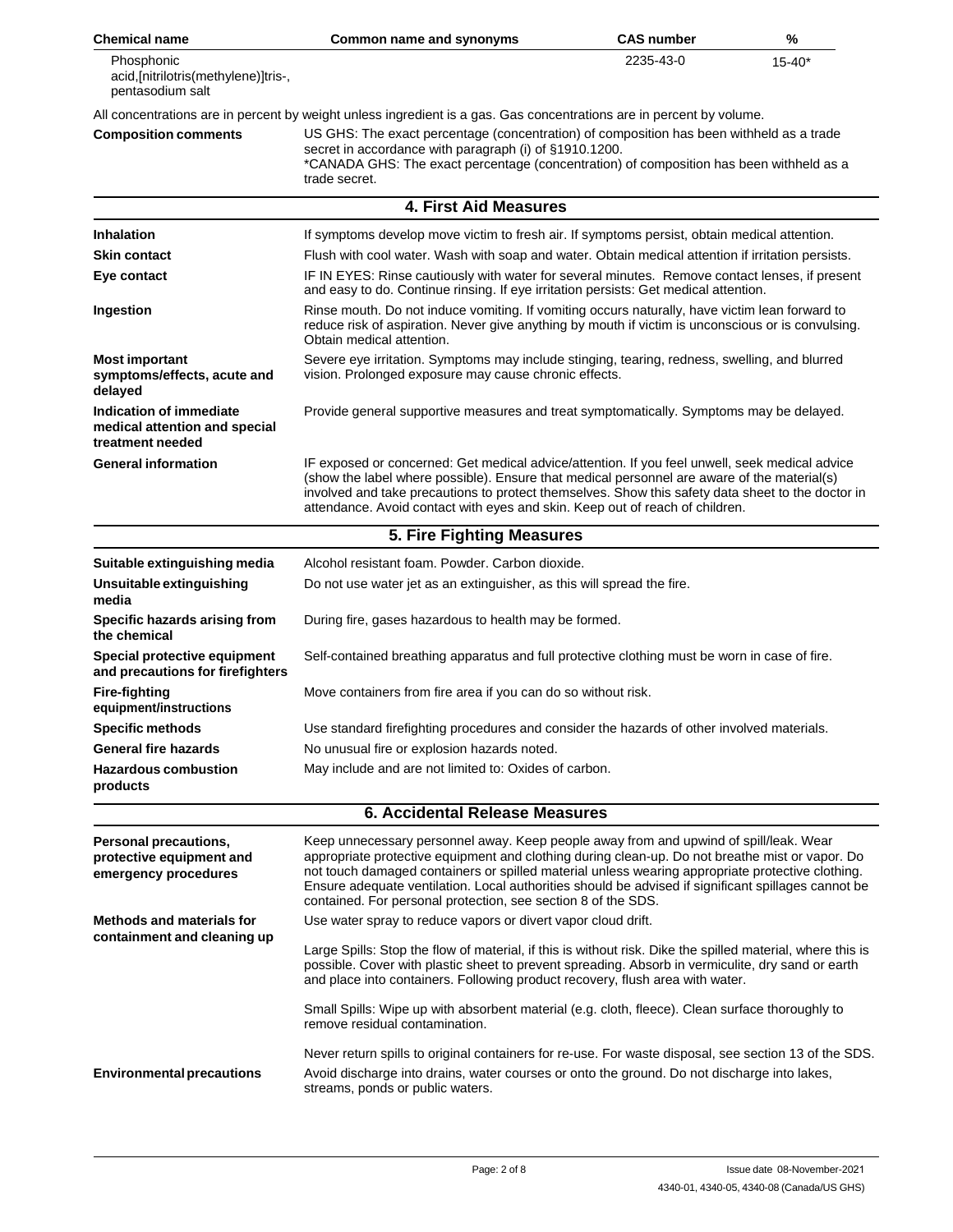#### **7. Handling and Storage**

|                                                                 | 7. Handling and Storage                                                                                                                                                                                                                                                                                                                                                                                                                                                                     |                                                                                                                                                                    |                     |  |
|-----------------------------------------------------------------|---------------------------------------------------------------------------------------------------------------------------------------------------------------------------------------------------------------------------------------------------------------------------------------------------------------------------------------------------------------------------------------------------------------------------------------------------------------------------------------------|--------------------------------------------------------------------------------------------------------------------------------------------------------------------|---------------------|--|
| Precautions for safe handling                                   | Obtain special instructions before use. Do not handle until all safety precautions have been read<br>and understood. Do not breathe mist or vapor. Avoid contact with eyes. Pregnant or breastfeeding<br>women must not handle this product. Provide adequate ventilation. Avoid prolonged exposure.<br>Wear appropriate personal protective equipment. Wash thoroughly after handling. Use good<br>industrial hygiene practices in handling this material. When using do not eat or drink. |                                                                                                                                                                    |                     |  |
| Conditions for safe storage,<br>including any incompatibilities |                                                                                                                                                                                                                                                                                                                                                                                                                                                                                             | Store locked up. Store in original tightly closed container. Store away from incompatible materials<br>(see Section 10 of the SDS). Keep out of reach of children. |                     |  |
|                                                                 | 8. Exposure Controls/Personal Protection                                                                                                                                                                                                                                                                                                                                                                                                                                                    |                                                                                                                                                                    |                     |  |
| <b>Occupational exposure limits</b>                             |                                                                                                                                                                                                                                                                                                                                                                                                                                                                                             |                                                                                                                                                                    |                     |  |
| <b>Components</b>                                               | Canada. Alberta OELs (Occupational Health & Safety Code, Schedule 1, Table 2)<br><b>Type</b>                                                                                                                                                                                                                                                                                                                                                                                                | Value                                                                                                                                                              |                     |  |
| Ethylene glycol (CAS<br>$107 - 21 - 1$                          | Ceiling                                                                                                                                                                                                                                                                                                                                                                                                                                                                                     | 100 mg/m3                                                                                                                                                          |                     |  |
| Safety Regulation 296/97, as amended)                           | Canada. British Columbia OELs. (Occupational Exposure Limits for Chemical Substances, Occupational Health and                                                                                                                                                                                                                                                                                                                                                                               |                                                                                                                                                                    |                     |  |
| <b>Components</b>                                               | Type                                                                                                                                                                                                                                                                                                                                                                                                                                                                                        | Value                                                                                                                                                              | <b>Form</b>         |  |
| Ethylene glycol (CAS<br>$107 - 21 - 1$                          | Ceiling                                                                                                                                                                                                                                                                                                                                                                                                                                                                                     | $100$ mg/m $3$                                                                                                                                                     | Aerosol.            |  |
|                                                                 |                                                                                                                                                                                                                                                                                                                                                                                                                                                                                             | 50 ppm                                                                                                                                                             | Vapor.              |  |
|                                                                 | <b>STEL</b>                                                                                                                                                                                                                                                                                                                                                                                                                                                                                 | $20 \text{ mg/m}$ 3                                                                                                                                                | Particulate.        |  |
|                                                                 | TWA                                                                                                                                                                                                                                                                                                                                                                                                                                                                                         | $10$ mg/m $3$                                                                                                                                                      | Particulate.        |  |
| <b>Components</b>                                               | Canada. Manitoba OELs (Reg. 217/2006, The Workplace Safety And Health Act)<br>Type                                                                                                                                                                                                                                                                                                                                                                                                          | Value                                                                                                                                                              | <b>Form</b>         |  |
| Ethylene glycol (CAS<br>$107 - 21 - 1$                          | STEL                                                                                                                                                                                                                                                                                                                                                                                                                                                                                        | 10 mg/m3                                                                                                                                                           | Aerosol, inhalable. |  |
|                                                                 |                                                                                                                                                                                                                                                                                                                                                                                                                                                                                             | 50 ppm                                                                                                                                                             | Vapor fraction      |  |
|                                                                 | <b>TWA</b>                                                                                                                                                                                                                                                                                                                                                                                                                                                                                  | 25 ppm                                                                                                                                                             | Vapor fraction      |  |
| <b>Components</b>                                               | Canada. Ontario OELs. (Control of Exposure to Biological or Chemical Agents)<br><b>Type</b>                                                                                                                                                                                                                                                                                                                                                                                                 | Value                                                                                                                                                              | Form                |  |
| Ethylene glycol (CAS<br>$107 - 21 - 1$                          | Ceiling                                                                                                                                                                                                                                                                                                                                                                                                                                                                                     | 100 mg/m3                                                                                                                                                          | Aerosol.            |  |
| <b>Components</b>                                               | Canada. Quebec OELs. (Ministry of Labor - Regulation Respecting the Quality of the Work Environment)<br><b>Type</b>                                                                                                                                                                                                                                                                                                                                                                         | Value                                                                                                                                                              | <b>Form</b>         |  |
| Ethylene glycol (CAS<br>$107 - 21 - 1$                          | Ceiling                                                                                                                                                                                                                                                                                                                                                                                                                                                                                     | 127 mg/m3                                                                                                                                                          | Vapor and mist.     |  |
|                                                                 |                                                                                                                                                                                                                                                                                                                                                                                                                                                                                             | 50 ppm                                                                                                                                                             | Vapor and mist.     |  |
| <b>Components</b>                                               | Canada. Saskatchewan OELs (Occupational Health and Safety Regulations, 1996, Table 21)<br><b>Type</b>                                                                                                                                                                                                                                                                                                                                                                                       | Value                                                                                                                                                              | Form                |  |
| Ethylene glycol (CAS                                            | Ceiling                                                                                                                                                                                                                                                                                                                                                                                                                                                                                     | $100$ mg/m $3$                                                                                                                                                     | Aerosol.            |  |
| $107 - 21 - 1$                                                  |                                                                                                                                                                                                                                                                                                                                                                                                                                                                                             |                                                                                                                                                                    |                     |  |
| <b>US. ACGIH Threshold Limit Values</b><br><b>Components</b>    | Type                                                                                                                                                                                                                                                                                                                                                                                                                                                                                        | Value                                                                                                                                                              | <b>Form</b>         |  |
| Ethylene glycol (CAS                                            | <b>STEL</b>                                                                                                                                                                                                                                                                                                                                                                                                                                                                                 | $10 \text{ mg/m}$                                                                                                                                                  | Aerosol, inhalable. |  |
| $107 - 21 - 1$                                                  |                                                                                                                                                                                                                                                                                                                                                                                                                                                                                             | 50 ppm                                                                                                                                                             | Vapor fraction      |  |
|                                                                 | <b>TWA</b>                                                                                                                                                                                                                                                                                                                                                                                                                                                                                  | 25 ppm                                                                                                                                                             | Vapor fraction      |  |
| <b>Biological limit values</b>                                  | No biological exposure limits noted for the ingredient(s).                                                                                                                                                                                                                                                                                                                                                                                                                                  |                                                                                                                                                                    |                     |  |
| Appropriate engineering<br>controls                             | Good general ventilation (typically 10 air changes per hour) should be used. Ventilation rates<br>should be matched to conditions. If applicable, use process enclosures, local exhaust ventilation,<br>or other engineering controls to maintain airborne levels below recommended exposure limits. If<br>exposure limits have not been established, maintain airborne levels to an acceptable level.                                                                                      |                                                                                                                                                                    |                     |  |
|                                                                 | Individual protection measures, such as personal protective equipment                                                                                                                                                                                                                                                                                                                                                                                                                       |                                                                                                                                                                    |                     |  |
| <b>Eye/face protection</b>                                      | Wear safety glasses with side shields (or goggles).                                                                                                                                                                                                                                                                                                                                                                                                                                         |                                                                                                                                                                    |                     |  |
| <b>Skin protection</b>                                          |                                                                                                                                                                                                                                                                                                                                                                                                                                                                                             |                                                                                                                                                                    |                     |  |

**Hand protection**

**Other**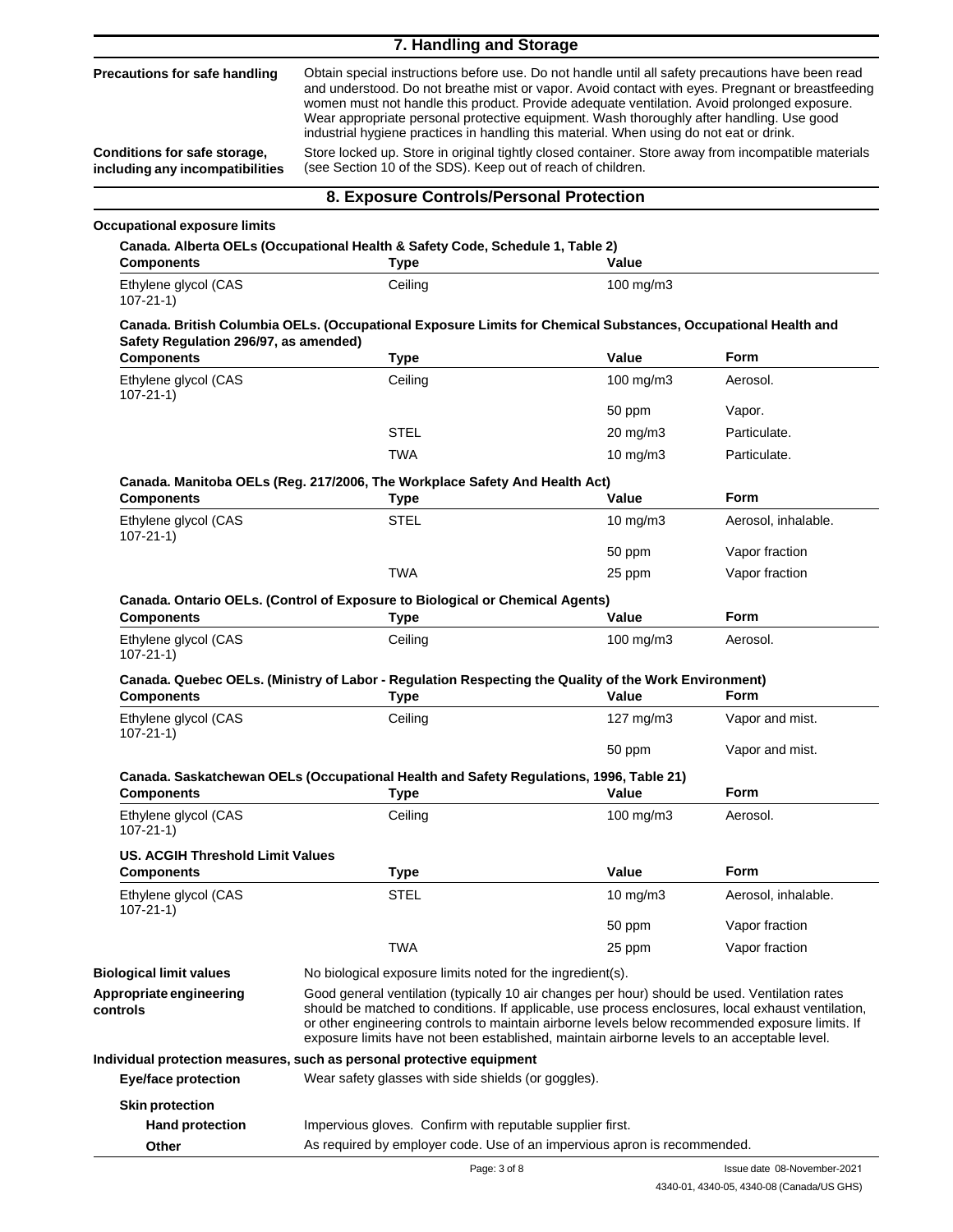| <b>Respiratory protection</b>     | Where exposure guideline levels may be exceeded, use an approved NIOSH respirator.<br>Respirator should be selected by and used under the direction of a trained health and safety<br>professional following requirements found in OSHA's respirator standard (29 CFR 1910.134),<br>CAN/CSA-Z94.4 and ANSI's standard for respiratory protection (Z88.2). |
|-----------------------------------|-----------------------------------------------------------------------------------------------------------------------------------------------------------------------------------------------------------------------------------------------------------------------------------------------------------------------------------------------------------|
| <b>Thermal hazards</b>            | Not applicable.                                                                                                                                                                                                                                                                                                                                           |
| General hygiene<br>considerations | Always observe good personal hygiene measures, such as washing after handling the material<br>and before eating, drinking, and/or smoking. Routinely wash work clothing and protective<br>equipment to remove contaminants. When using do not eat or drink.                                                                                               |

| 9. Physical and Chemical Properties               |                                                |  |
|---------------------------------------------------|------------------------------------------------|--|
| Appearance                                        | Clear                                          |  |
| <b>Physical state</b>                             | Liquid.                                        |  |
| Form                                              | Liquid.                                        |  |
| Color                                             | Pale yellow                                    |  |
| Odor                                              | Mild                                           |  |
| Odor threshold                                    | Not available.                                 |  |
| pH                                                | $7.5 - 8.5$                                    |  |
| Melting point/freezing point                      | 4.1 °F (-15.5 °C)                              |  |
| Initial boiling point and boiling<br>range        | Not available.                                 |  |
| Pour point                                        | Not available.                                 |  |
| <b>Specific gravity</b>                           | Not available.                                 |  |
| <b>Partition coefficient</b><br>(n-octanol/water) | Not available.                                 |  |
| <b>Flash point</b>                                | Not available.                                 |  |
| <b>Evaporation rate</b>                           | Not available.                                 |  |
| Flammability (solid, gas)                         | Not applicable.                                |  |
| Upper/lower flammability or explosive limits      |                                                |  |
| <b>Flammability limit - lower</b><br>(%)          | Not available.                                 |  |
| <b>Flammability limit - upper</b><br>(%)          | Not available.                                 |  |
| Explosive limit - lower (%)                       | Not available.                                 |  |
| Explosive limit - upper (%)                       | Not available.                                 |  |
| Vapor pressure                                    | Not available.                                 |  |
| Vapor density                                     | Not available.                                 |  |
| <b>Relative density</b>                           | 1.205 - 1.285                                  |  |
| Solubility(ies)                                   | Complete                                       |  |
| Auto-ignition temperature                         | Not available.                                 |  |
| <b>Decomposition temperature</b>                  | Not available.                                 |  |
| <b>Viscosity</b>                                  | Not available.                                 |  |
| <b>Other information</b>                          |                                                |  |
| <b>Explosive properties</b>                       | Not explosive.                                 |  |
| <b>Oxidizing properties</b>                       | Not oxidizing.<br>40. Clability and Departuity |  |

### **10. Stability and Reactivity**

| <b>Reactivity</b>                            | This product may react with strong oxidizing agents.        |
|----------------------------------------------|-------------------------------------------------------------|
| <b>Possibility of hazardous</b><br>reactions | No dangerous reaction known under conditions of normal use. |
| <b>Chemical stability</b>                    | Material is stable under normal conditions.                 |
| <b>Conditions to avoid</b>                   | Do not mix with other chemicals.                            |
| Incompatible materials                       | Strong acids. Strong oxidizing agents. Strong bases.        |
| <b>Hazardous decomposition</b><br>products   | May include and are not limited to: Oxides of carbon.       |
|                                              |                                                             |

## **11. Toxicological Information**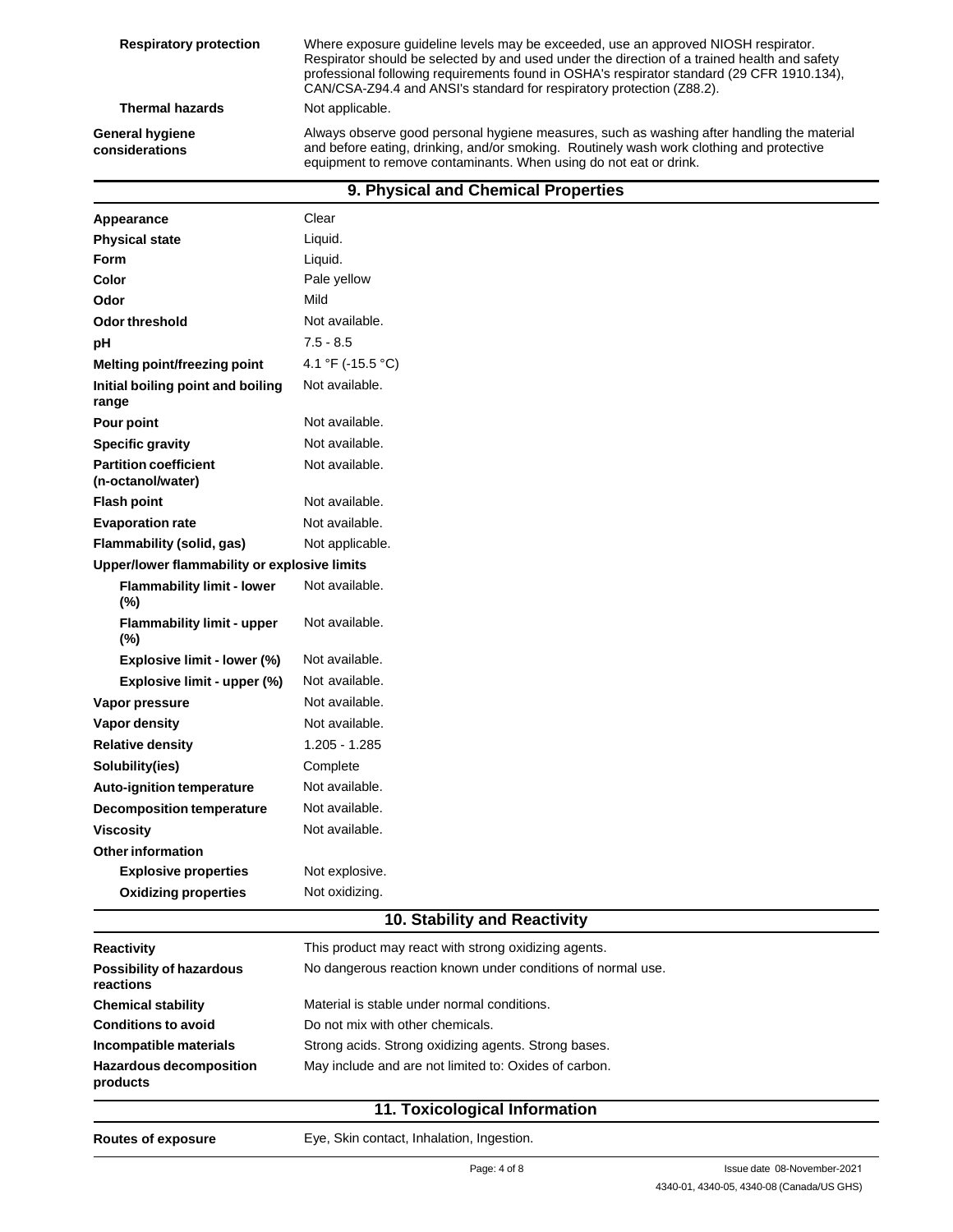### **Information on likely routes of exposure**

| Ingestion                                                                          | May cause stomach distress, nausea or vomiting.                                                          |
|------------------------------------------------------------------------------------|----------------------------------------------------------------------------------------------------------|
| <b>Inhalation</b>                                                                  | May cause damage to organs through prolonged or repeated exposure by inhalation.                         |
| <b>Skin contact</b>                                                                | No adverse effects due to skin contact are expected.                                                     |
| Eye contact                                                                        | Causes serious eye irritation.                                                                           |
| Symptoms related to the<br>physical, chemical and<br>toxicological characteristics | Severe eye irritation. Symptoms may include stinging, tearing, redness, swelling, and blurred<br>vision. |
| Information on toxicological effects                                               |                                                                                                          |

### **Acute toxicity**

| <b>Components</b>                      | <b>Species</b>                                                                   | <b>Test Results</b>            |
|----------------------------------------|----------------------------------------------------------------------------------|--------------------------------|
| Ethylene glycol (CAS 107-21-1)         |                                                                                  |                                |
| Acute                                  |                                                                                  |                                |
| Dermal                                 |                                                                                  |                                |
| LD50                                   | Mouse                                                                            | > 3500 mg/kg, ECHA             |
|                                        | Rabbit                                                                           | 9530 mg/kg, HSDB               |
| Inhalation                             |                                                                                  |                                |
| LC50                                   | Rat                                                                              | > 2.5 mg/L, 6 Hours, ECHA      |
|                                        |                                                                                  | 2725 mg/m3, 4 hr, HSDB         |
| Oral                                   |                                                                                  |                                |
| LD50                                   | Cat                                                                              | 1670 mg/kg, CCID - New Zealand |
|                                        |                                                                                  | 1650 mg/kg, HSDB               |
|                                        | Dog                                                                              | > 8.8 g/kg, HSDB               |
|                                        |                                                                                  | 5500 mg/kg, HSDB               |
|                                        | Guinea pig                                                                       | 6600 mg/kg, CCOHS              |
|                                        |                                                                                  | 8.2 g/kg, HSDB                 |
|                                        | Human                                                                            | 1110 - 1665 mg/kg, HSDB        |
|                                        | Mouse                                                                            | 14.6 g/kg, HSDB                |
|                                        | Rabbit                                                                           | 5000 mg/kg, CCOHS              |
|                                        | Rat                                                                              | > 10000 mg/kg, ECHA            |
|                                        |                                                                                  | 7712 mg/kg, ECHA               |
|                                        |                                                                                  | 5.9 g/kg, HSDB                 |
|                                        | Phosphonic acid, [nitrilotris(methylene)]tris-, pentasodium salt (CAS 2235-43-0) |                                |
| <b>Acute</b>                           |                                                                                  |                                |
| Dermal                                 |                                                                                  |                                |
| LD50                                   | Rabbit                                                                           | > 15800 mg/kg, RTECS           |
| Inhalation                             |                                                                                  |                                |
| LC50                                   | Not available                                                                    |                                |
| Oral                                   |                                                                                  |                                |
| LD50                                   | <b>Duck</b>                                                                      | > 2510 mg/kg, RTECS            |
|                                        | Quail                                                                            | > 2510 mg/kg, RTECS            |
|                                        | Rat                                                                              | 17800 mg/kg, RTECS             |
| <b>Skin corrosion/irritation</b>       | Prolonged skin contact may cause temporary irritation.                           |                                |
| <b>Exposure minutes</b>                | Not available.                                                                   |                                |
| Erythema value                         | Not available.                                                                   |                                |
| Oedema value                           | Not available.                                                                   |                                |
| Serious eye damage/eye<br>irritation   | Causes serious eye irritation.                                                   |                                |
| <b>Corneal opacity value</b>           | Not available.                                                                   |                                |
| <b>Iris lesion value</b>               | Not available.                                                                   |                                |
| <b>Conjunctival reddening</b><br>value | Not available.                                                                   |                                |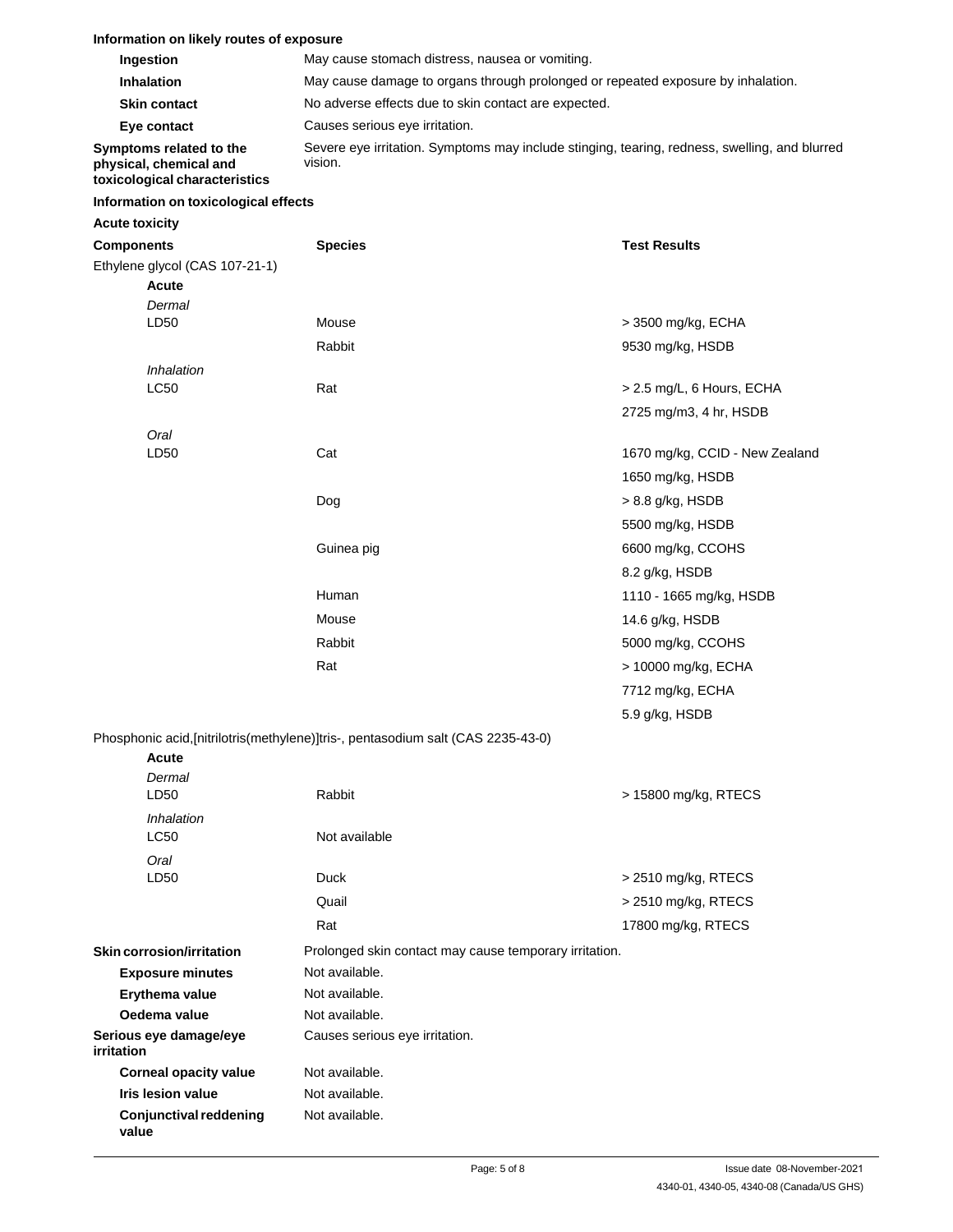| Conjunctival oedema value                                                                    | Not available.                |                                                                                                                                                                                                                        |                                                                                                                                                                                                     |
|----------------------------------------------------------------------------------------------|-------------------------------|------------------------------------------------------------------------------------------------------------------------------------------------------------------------------------------------------------------------|-----------------------------------------------------------------------------------------------------------------------------------------------------------------------------------------------------|
| Recover days                                                                                 | Not available.                |                                                                                                                                                                                                                        |                                                                                                                                                                                                     |
| Respiratory or skin sensitization                                                            |                               |                                                                                                                                                                                                                        |                                                                                                                                                                                                     |
| Canada - Alberta OELs: Irritant                                                              |                               |                                                                                                                                                                                                                        |                                                                                                                                                                                                     |
| Ethylene glycol (CAS 107-21-1)                                                               |                               | Irritant                                                                                                                                                                                                               |                                                                                                                                                                                                     |
| <b>Respiratory sensitization</b>                                                             | Not a respiratory sensitizer. |                                                                                                                                                                                                                        |                                                                                                                                                                                                     |
| <b>Skin sensitization</b>                                                                    |                               | This product is not expected to cause skin sensitization.                                                                                                                                                              |                                                                                                                                                                                                     |
| <b>Mutagenicity</b>                                                                          | mutagenic or genotoxic.       |                                                                                                                                                                                                                        | No data available to indicate product or any components present at greater than 0.1% are                                                                                                            |
| Carcinogenicity                                                                              | See below.                    |                                                                                                                                                                                                                        |                                                                                                                                                                                                     |
| US. OSHA Specifically Regulated Substances (29 CFR 1910.1001-1050)<br>Not listed.            |                               |                                                                                                                                                                                                                        |                                                                                                                                                                                                     |
| <b>Reproductive toxicity</b>                                                                 |                               | May damage fertility or the unborn child.                                                                                                                                                                              |                                                                                                                                                                                                     |
| <b>Teratogenicity</b>                                                                        | Not available.                |                                                                                                                                                                                                                        |                                                                                                                                                                                                     |
| Specific target organ toxicity -<br>single exposure                                          | Not classified.               |                                                                                                                                                                                                                        |                                                                                                                                                                                                     |
| Specific target organ toxicity -<br>repeated exposure                                        |                               |                                                                                                                                                                                                                        | May cause damage to organs through prolonged or repeated exposure.                                                                                                                                  |
| <b>Aspiration hazard</b>                                                                     | Not an aspiration hazard.     |                                                                                                                                                                                                                        |                                                                                                                                                                                                     |
| <b>Chronic effects</b>                                                                       |                               |                                                                                                                                                                                                                        | May cause damage to organs through prolonged or repeated exposure.                                                                                                                                  |
|                                                                                              |                               | 12. Ecological Information                                                                                                                                                                                             |                                                                                                                                                                                                     |
|                                                                                              |                               |                                                                                                                                                                                                                        |                                                                                                                                                                                                     |
| <b>Ecotoxicity</b>                                                                           | See below                     |                                                                                                                                                                                                                        |                                                                                                                                                                                                     |
| Ecotoxicological data<br><b>Components</b>                                                   |                               | <b>Species</b>                                                                                                                                                                                                         | <b>Test Results</b>                                                                                                                                                                                 |
| Ethylene glycol (CAS 107-21-1)                                                               |                               |                                                                                                                                                                                                                        |                                                                                                                                                                                                     |
| Crustacea                                                                                    | EC50                          | Daphnia                                                                                                                                                                                                                | 46300 mg/L, 48 Hours                                                                                                                                                                                |
| <b>Aquatic</b>                                                                               |                               |                                                                                                                                                                                                                        |                                                                                                                                                                                                     |
| Fish                                                                                         | LC50                          |                                                                                                                                                                                                                        | Fathead minnow (Pimephales promelas) 8050 mg/L, 96 hours                                                                                                                                            |
| Persistence and degradability                                                                |                               | No data is available on the degradability of this product.                                                                                                                                                             |                                                                                                                                                                                                     |
| <b>Bioaccumulative potential</b>                                                             |                               |                                                                                                                                                                                                                        |                                                                                                                                                                                                     |
| <b>Mobility in soil</b>                                                                      |                               |                                                                                                                                                                                                                        |                                                                                                                                                                                                     |
| <b>Mobility in general</b>                                                                   | No data available.            |                                                                                                                                                                                                                        |                                                                                                                                                                                                     |
| Other adverse effects                                                                        | Not available.                |                                                                                                                                                                                                                        |                                                                                                                                                                                                     |
|                                                                                              |                               |                                                                                                                                                                                                                        | No other adverse environmental effects (e.g. ozone depletion, photochemical ozone creation                                                                                                          |
|                                                                                              |                               | 13. Disposal Considerations                                                                                                                                                                                            |                                                                                                                                                                                                     |
| <b>Disposal instructions</b>                                                                 |                               |                                                                                                                                                                                                                        | Collect and reclaim or dispose in sealed containers at licensed waste disposal site. Dispose of<br>contents/container in accordance with local/regional/national/international regulations.         |
| Local disposal regulations                                                                   |                               | Dispose in accordance with all applicable regulations.                                                                                                                                                                 |                                                                                                                                                                                                     |
| Hazardous waste code                                                                         |                               | The waste code should be assigned in discussion between the user, the producer and the waste<br>disposal company.                                                                                                      |                                                                                                                                                                                                     |
| Waste from residues / unused<br>products                                                     |                               | Dispose of in accordance with local regulations. Empty containers or liners may retain some<br>product residues. This material and its container must be disposed of in a safe manner (see:<br>Disposal instructions). |                                                                                                                                                                                                     |
| <b>Contaminated packaging</b>                                                                | disposal.                     |                                                                                                                                                                                                                        | Since emptied containers may retain product residue, follow label warnings even after container is<br>emptied. Empty containers should be taken to an approved waste handling site for recycling or |
|                                                                                              |                               | <b>14. Transport Information</b>                                                                                                                                                                                       |                                                                                                                                                                                                     |
| <b>Transport of Dangerous Goods</b><br>(TDG) Proof of Classification                         | product will appear below.    |                                                                                                                                                                                                                        | Classification Method: Classified as per Part 2, Sections $2.1 - 2.8$ of the Transportation of<br>Dangerous Goods Regulations. If applicable, the technical name and the classification of the      |
| U.S. Department of Transportation (DOT)                                                      |                               |                                                                                                                                                                                                                        |                                                                                                                                                                                                     |
| Not regulated as dangerous goods.                                                            |                               |                                                                                                                                                                                                                        |                                                                                                                                                                                                     |
| <b>Transportation of Dangerous Goods (TDG - Canada)</b><br>Not regulated as dangerous goods. |                               |                                                                                                                                                                                                                        |                                                                                                                                                                                                     |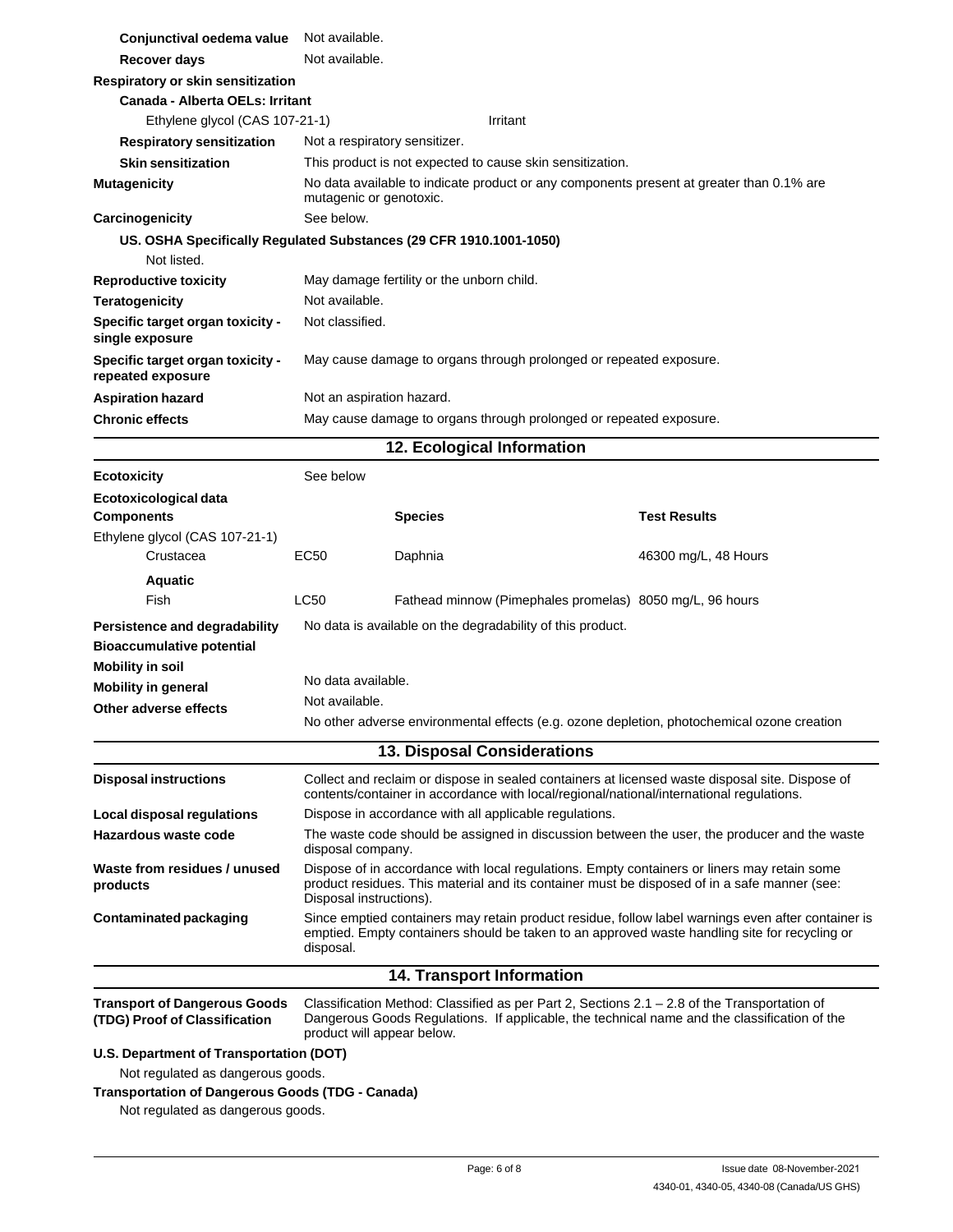| 15. Regulatory Information                                                                             |                                                                                                                      |                  |                                                                                                |
|--------------------------------------------------------------------------------------------------------|----------------------------------------------------------------------------------------------------------------------|------------------|------------------------------------------------------------------------------------------------|
| <b>Canadian federal regulations</b>                                                                    | contains all the information required by the HPR.                                                                    |                  | This product has been classified in accordance with the hazard criteria of the HPR and the SDS |
|                                                                                                        | Canada Priority Substances List (Second List): Listed substance                                                      |                  |                                                                                                |
| Ethylene glycol (CAS 107-21-1)<br>Export Control List (CEPA 1999, Schedule 3)                          |                                                                                                                      | Listed.          |                                                                                                |
| Not listed.<br><b>Greenhouse Gases</b>                                                                 |                                                                                                                      |                  |                                                                                                |
| Not listed.<br><b>Precursor Control Regulations</b>                                                    |                                                                                                                      |                  |                                                                                                |
| Not regulated.                                                                                         |                                                                                                                      |                  |                                                                                                |
| <b>WHMIS 2015 Exemptions</b>                                                                           | Not applicable                                                                                                       |                  |                                                                                                |
| US federal regulations                                                                                 | Standard, 29 CFR 1910.1200.                                                                                          |                  | This product is a "Hazardous Chemical" as defined by the OSHA Hazard Communication             |
|                                                                                                        | TSCA Section 12(b) Export Notification (40 CFR 707, Subpt. D)                                                        |                  |                                                                                                |
| All chemicals used are on the TSCA inventory.<br><b>CERCLA Hazardous Substance List (40 CFR 302.4)</b> |                                                                                                                      |                  |                                                                                                |
| Ethylene glycol (CAS 107-21-1)                                                                         | US. OSHA Specifically Regulated Substances (29 CFR 1910.1001-1050)                                                   | Listed.          |                                                                                                |
| Not listed.                                                                                            |                                                                                                                      |                  |                                                                                                |
| Superfund Amendments and Reauthorization Act of 1986 (SARA)                                            |                                                                                                                      |                  |                                                                                                |
| <b>Hazard categories</b>                                                                               | Immediate Hazard - Yes<br>Delayed Hazard - Yes<br>Fire Hazard - No<br>Pressure Hazard - No<br>Reactivity Hazard - No |                  |                                                                                                |
| <b>SARA 302 Extremely</b><br>hazardous substance                                                       | No                                                                                                                   |                  |                                                                                                |
| SARA 311/312 Hazardous<br>chemical                                                                     | No                                                                                                                   |                  |                                                                                                |
| SARA 313 (TRI reporting)<br>Chemicalname                                                               |                                                                                                                      | <b>CASnumber</b> | %bywt.                                                                                         |
| Ethylene glycol                                                                                        |                                                                                                                      | $107 - 21 - 1$   | $10 - 30*$                                                                                     |
| Other federal regulations                                                                              |                                                                                                                      |                  |                                                                                                |
|                                                                                                        | Clean Air Act (CAA) Section 112 Hazardous Air Pollutants (HAPs) List                                                 |                  |                                                                                                |
| Ethylene glycol (CAS 107-21-1)                                                                         | Clean Air Act (CAA) Section 112(r) Accidental Release Prevention (40 CFR 68.130)                                     |                  |                                                                                                |
| Not regulated.                                                                                         |                                                                                                                      |                  |                                                                                                |
| US state regulations                                                                                   | See below                                                                                                            |                  |                                                                                                |
|                                                                                                        | US - California Hazardous Substances (Director's): Listed substance                                                  |                  |                                                                                                |
| Ethylene glycol (CAS 107-21-1)                                                                         | US - Illinois Chemical Safety Act: Listed substance                                                                  | Listed.          |                                                                                                |
| Ethylene glycol (CAS 107-21-1)                                                                         | US - Louisiana Spill Reporting: Listed substance                                                                     |                  |                                                                                                |
| Ethylene glycol (CAS 107-21-1)<br>US - Minnesota Haz Subs: Listed substance                            |                                                                                                                      | Listed.          |                                                                                                |
| Ethylene glycol (CAS 107-21-1)<br>Ethylene glycol (CAS 107-21-1)                                       | US - New Jersey RTK - Substances: Listed substance                                                                   | Listed.          |                                                                                                |
| Ethylene glycol (CAS 107-21-1)                                                                         | US - Texas Effects Screening Levels: Listed substance                                                                | Listed.          |                                                                                                |
| pentasodium salt (CAS 2235-43-0)                                                                       | Phosphonic acid, [nitrilotris(methylene)]tris-,                                                                      | Listed.          |                                                                                                |
| Ethylene glycol (CAS 107-21-1)<br>US. Massachusetts RTK - Substance List                               | US - Washington Chemical of High Concern to Children: Listed substance                                               |                  |                                                                                                |
| Ethylene glycol (CAS 107-21-1)                                                                         | US. New Jersey Worker and Community Right-to-Know Act                                                                |                  |                                                                                                |
| Ethylene glycol (CAS 107-21-1)                                                                         |                                                                                                                      |                  |                                                                                                |